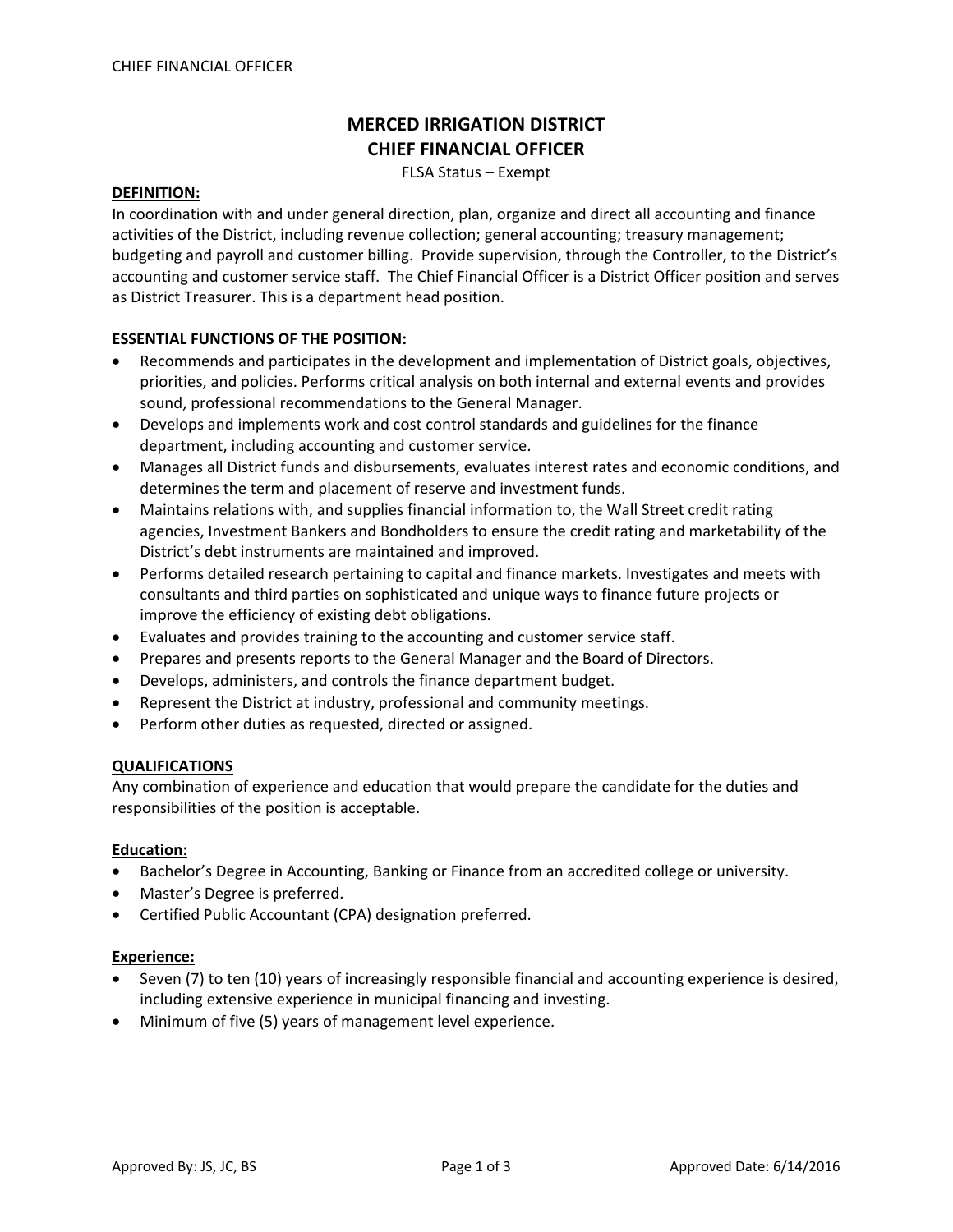## **Ability to:**

- Interact and communicate with a broad spectrum of internal employees, an elected board of directors, representatives of other government agencies and the news media.
- Make frequent public presentations and respond to questions under pressure.
- Develop and maintain business relationships.
- Demonstrate teamwork and cooperation.
- Maintain confidentiality.
- Effectively prioritize a fluctuating workload.
- Work well under pressure and meet ever changing deadlines with a high degree of accuracy.
- Work independently and operate the finance department with minimal supervision.
- Delegate and direct the work of staff.

## **Knowledge of:**

- Modern regulatory accounting theory and practices.
- Auditing, budgeting, cost accounting, financial reporting, statistical methods, and taxable and taxexempt financing and investment rules, laws and practices.
- •
- Generally Accepted Accounting Principles (GAAP)

## **Necessary Special Requirements:**

- Must file a Statement of Economic Interests in compliance with Government Code Section 8100.
- Must complete a two hour Ethics training course every two years in compliance with California AB 1234.
- Must complete two hours of Sexual Harassment training every two years in compliance with California AB 1825.
- A valid California Class C Driver License and the ability to maintain insurability under the District's vehicle insurance program.
- Abide by all District policies, guidelines and rules.

# **ENVIRONMENTAL FACTORS:**

- Exposure to the sun: 10% or less work time spent outside a building and exposed to the sun.
- Irregular or extended work hours: Occasionally required to change working hours or work overtime.
- Work performed in an office environment

The mental and physical demands described here are representative of those that must be met by an employee to successfully perform the essential functions of this job. Reasonable accommodations may be made to enable individuals with disabilities to perform the essential functions:

# **ESSENTIAL MENTAL ABILITIES:**

- Exercise independent judgment.
- Self-directing and organized.
- Reason objectively.
- Assess, project and plan work activities on a daily and weekly basis.
- Interpret state/ federal/agency regulations.
- Document concisely, accurately and timely.
- Handle a variety of duties which may be interrupted or changed by immediate circumstances.